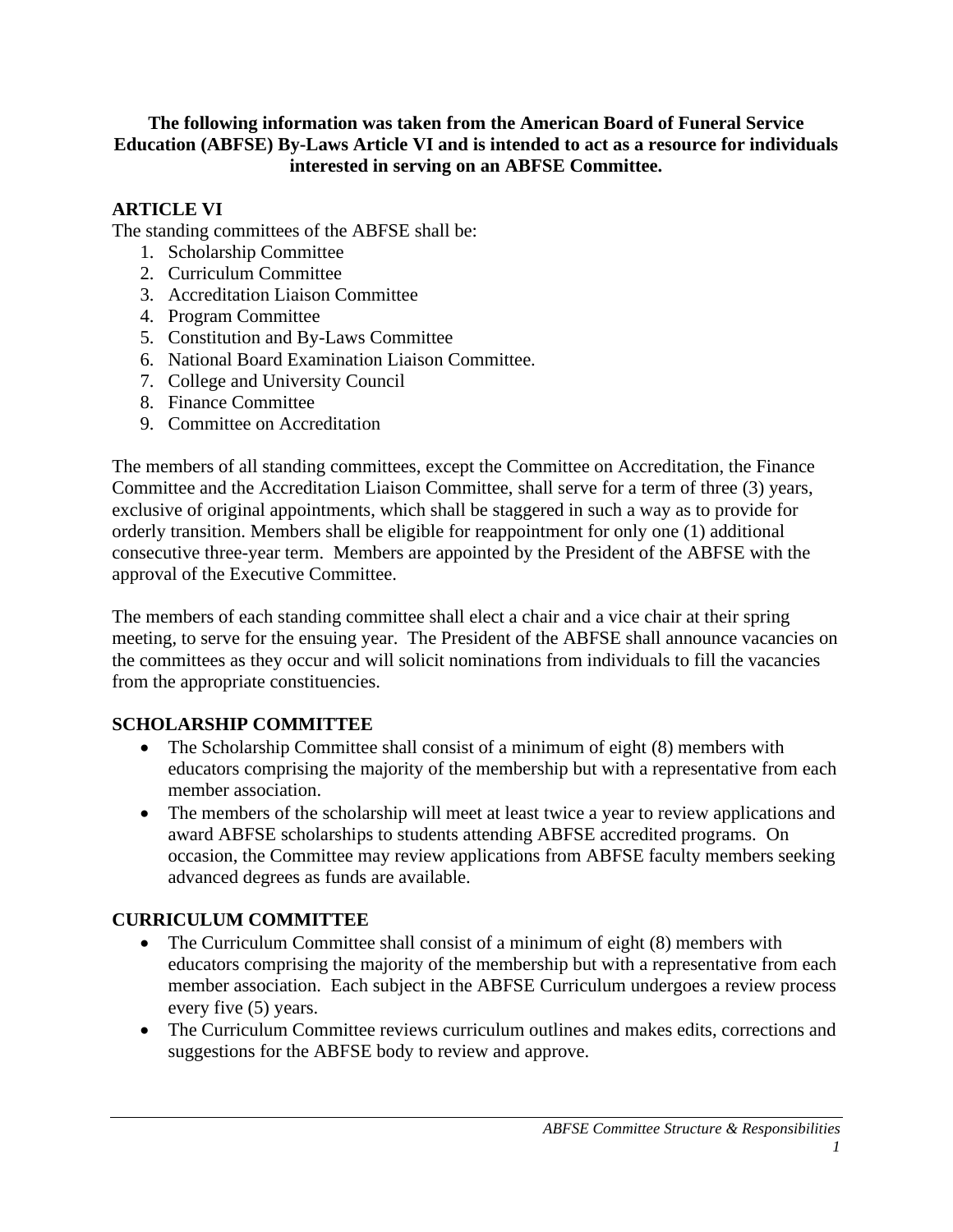## **ACCREDITATION LIAISON COMMITTEE**

- The Accreditation Liaison Committee shall consist of the officers of the ABFSE and three (3) ABFSE members appointed by the President, who do not currently serve on the Committee on Accreditation. The appointed members of the committee shall serve at the discretion of the President for a one-year (1) term. At least one member of the Committee shall represent a single-purpose institution and one member shall represent a public institution. An appointed member shall not serve more than two consecutive terms (2 years.)
- The Accreditation Committee serves as the communication link between the ABFSE programs and the Committee on Accreditation.

## **PROGRAM COMMITTEE**

- The Program Committee shall consist of a minimum of eight (8) members with educators comprising the majority of the membership but with a representative from each member association.
- This Committee shall plan programs and workshops for the annual conference and other professional development opportunities throughout the year.

# **CONSTITUTION AND BY-LAWS COMMITTEE**

- The Constitution and By-Laws Committee shall consist of a minimum of eight (8) members with educators comprising the majority of the membership but with a representative from each member institution.
- This Committee shall periodically review the Constitution and By-Laws and respond to requests for review from the Executive Committee.

# **NATIONAL BOARD LIAISON COMMITTEE**

- The National Board Liaison Committee shall consist of a minimum of eight (8) members with educators comprising the majority of the membership but with a representative from each member association.
- This Committee will serve as the communications resource between the ABFSE membership and the International Conference of Funeral Service Examining Board.

# **COLLEGE AND UNIVERSITY COUNCIL**

- The College and University Council shall consist of the representatives from each institution or program of funeral service education accredited by the ABFSE, with each ABFSE accredited institution or program having one vote.
- The College and University Council shall meet at least at each annual conference and shall elect its own officers. The College and University Council serves as the "caucus" for all academic program / institutions which are members of the ABFSE.

### **FINANCE COMMITTEE**

- The Finance Committee shall consist of the Executive Committee of the ABFSE.
- The Committee will be responsible for approving ABFSE expenditures and the annual budget.